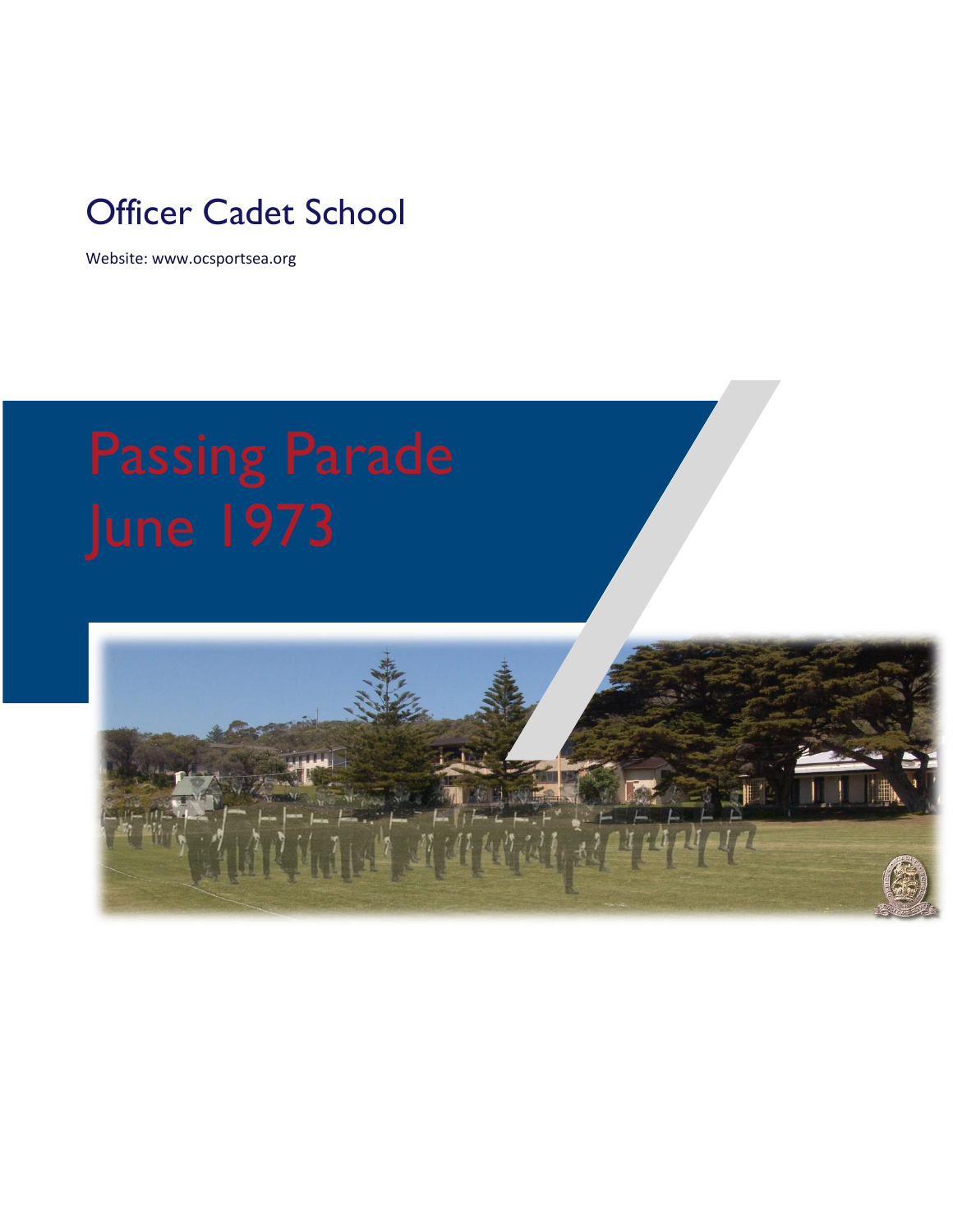# **Introduction**

In this booklet, we will record the lives of members of our class who have completed their life story. We remember them fondly.

 $\sqrt{2}$ 

This work has been commenced by Rudi Poldoja as he has gathered information on members of the Scheyville Wing of OCS. As we gain more information, their stories will be added to our list.

If you can assist in building these records, please contact us via the Class Orderly who can assist with getting the story published and added to this book.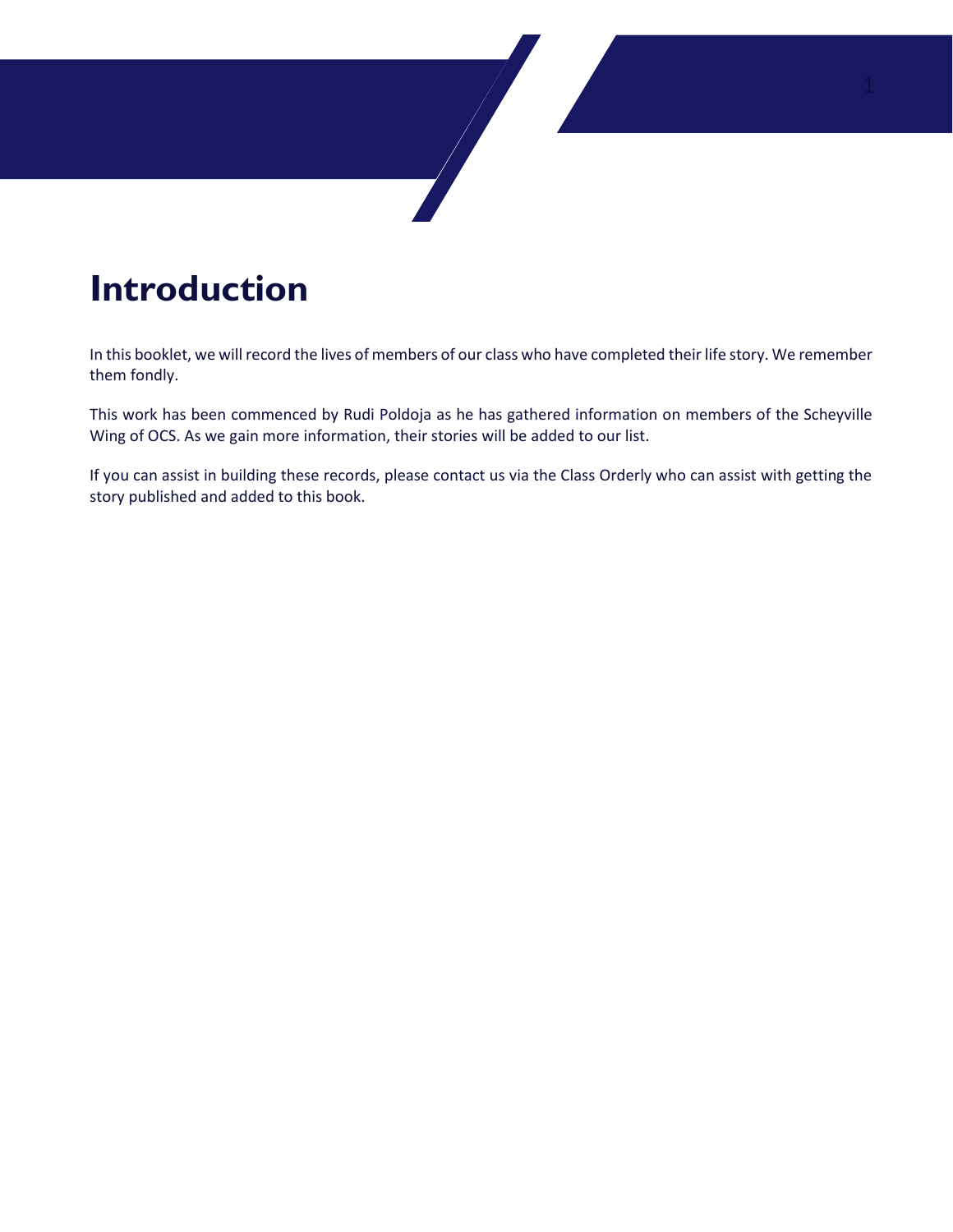# Paul Logan (26 March 1953 – 1 July 2015)



**Paul William Logan** was born in Toowoomba, Queensland, on 26 March 1953 and joined the Army as a 16-year-old apprentice. After his graduation from Balcombe, Paul was allocated to RA Signals and was in his fourth year of trade training when he applied and was selected for officer training at the Regular Army Officer Cadet School (OCS) Portsea, to commence his officer training in July 1972. However he, along with 35 other applicants from his class, was allocated to be in the 2/72 Class of the Scheyville Wing of OCS located at the National Service officer training establishment, the Officer Training Unit (OTU), located at Scheyville near Windsor in NSW.

When the National Service OTU Class 4/72 commenced at Scheyville on 15 October 1972, Paul was a member of 3 Platoon,

Monash Company in the OTU Battalion of Officer Cadets and was one of those Junior OCS Cadets who were not given a 'Son' after the first three months. He was one of two ex-Army Apprentices in his OCS (Scheyville) class. When OTU Class 4/72 and OCS (Scheyville) Class 2/72 entered their Senior Term at the start of 1973, the Battalion of Officer Cadets was downsized to be the Company of Officer Cadets and Paul was appointed as the Regimental Duties Sports Sergeant and also spent some time as the PMC/BQMS. His was the middle of the three OCS (Scheyville) classes. Along with his other 2/72 OCS (Scheyville) Class members, he went to Portsea in mid-1973 to graduate with his cohort classmates.

Paul graduated into RA Signals and was then posted back to Toowoomba  $-7<sup>th</sup>$  Signals Regiment, where he met and married Margaret on 8 December 1973. In January 1977, Margaret and Paul moved to Melbourne where Paul undertook a four-year course at the Royal Melbourne Institute of Technology. During this time their two children were born. Paul was awarded a Rockwell Scholarship that saw him posted to Southern California. The family would return to the USA again in 1987, being posted to Fort Gordon in Augusta, Georgia.

On return to Australia, the family lived at Eltham in Melbourne, with Paul commuting to Staff College at Queenscliff at this time. In 1991 he resigned from the Army after some 20-years of service and joined Telecom. He later set up a consulting firm and worked for several clients, mainly with a defence background.

Paul and Margaret travelled extensively throughout 2002 – 2012, however in late-2012 Paul was diagnosed with oesophageal cancer. Although in remission for a while, eventually the cancer could no longer be controlled and Paul died peacefully on 1 July 2015, aged 62. Margaret had predeceased him and he is survived by his children, Sara and Benjamin. He was father-in-law to Mike and Miranda and had two grandchildren; Tamsin and Callum.